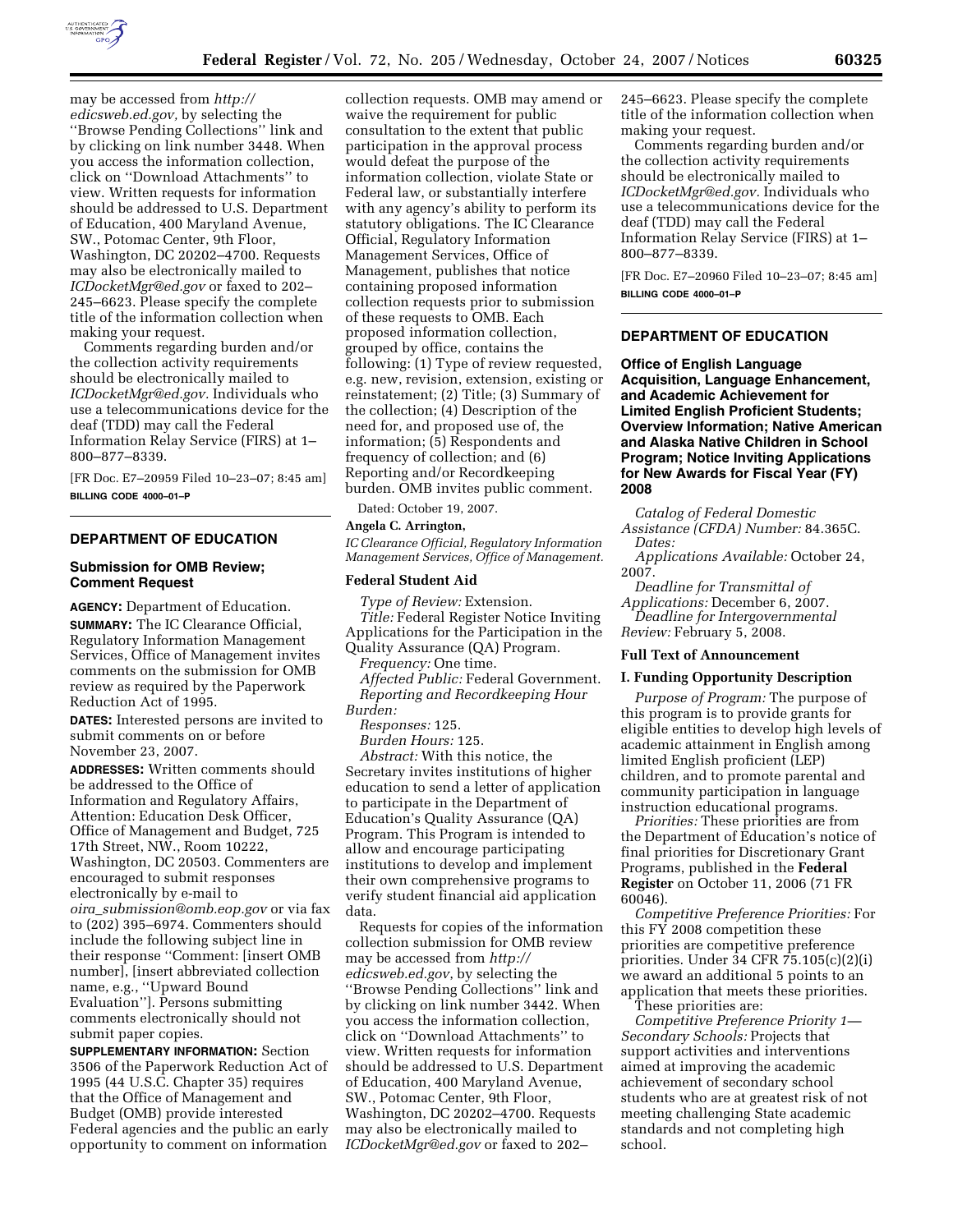*Competitive Preference Priority 2— Professional Development for Secondary School Teachers:* Projects that support high-quality professional development for secondary school teachers to help these teachers improve student academic achievement.

**Program Authority:** 20 U.S.C. 6821(c)(1)(A) and 6822.

*Applicable Regulations:* (a) The Education Department General Administrative Regulations (EDGAR) in 34 CFR parts 74, 75, 77, 79, 80, 81, 82, 84, 85, 86, 97, and 99. (b) The notice of final priorities published in the **Federal Register** on October 11, 2006 (71 FR 60046).

**Note:** The regulations in 34 CFR part 79 apply to all applicants except federally recognized Indian tribes.

**Note:** The regulations in 34 CFR part 86 apply to institutions of higher education (IHEs) only.

### **II. Award Information**

*Type of Award:* Discretionary grants. *Estimated Available Funds:* The Administration has requested \$1,600,000 for new awards for this program for FY 2008. The actual level of funding, if any, depends on final congressional action. However, we are inviting applications to allow enough time to complete the grant process if Congress appropriates funds for this program.

Contingent upon availability of funds and the quality of applications, we may make additional awards in FY 2009 from the list of unfunded applicants from this competition.

*Estimated Range of Awards:* 

\$175,000–\$225,000.

*Estimated Average Size of Awards:*  \$200,000.

*Estimated Number of Awards:* 8.

**Note:** The Department is not bound by any estimates in this notice.

*Project Period:* Up to 60 months.

#### **III. Eligibility Information**

1. *Eligible Applicants:* The following entities, when they operate elementary, secondary, and postsecondary schools primarily for Native American children (including Alaska Native children), are eligible applicants under this program: Indian tribes; tribally sanctioned educational authorities; Native Hawaiian or Native American Pacific Islander native language educational organizations; elementary schools or secondary schools that are operated or funded by the Bureau of Indian Education (BIE), or a consortium of such schools; elementary schools or

secondary schools operated under a contract with or grant from the BIE in consortium with another such school or a tribal or community organization; and elementary schools or secondary schools operated by the BIE and an IHE, in consortium with elementary schools or secondary schools operated under a contract with or a grant from the BIE or a tribal or community organization.

**Note:** Any eligible entity that receives Federal financial assistance under this program is not eligible to receive a subgrant under section 3114 of title III of the Elementary and Secondary Education Act of 1965 (ESEA), as amended by the No Child Behind Act of 2001 (NCLB).

**Note:** Eligible applicants applying as a consortium should read and follow the regulations in 34 CFR 75.127 through 75.129.

2. *Cost Sharing or Matching:* This competition does not require cost sharing or matching.

3. *Other:* 

*Participation by Private School Children and Teachers.* An entity that receives a grant under the Native American and Alaska Native Children in School Program is required to provide for the equitable participation of private school children and their teachers or other educational personnel.

In order to ensure that grant program activities address the needs of private school children, the applicant must engage in timely and meaningful consultation with appropriate private school officials during the design and development of the program. This consultation must take place before the applicant makes any decision that affects the opportunities of eligible private school children, teachers, and other educational personnel to participate.

Administrative direction and control over grant funds must remain with the grantee. (*See* section 9501, Participation by Private School Children and Teachers, of the ESEA.)

# **IV. Application and Submission Information**

1. *Address to Request Application Package:* Patrice Swann, U.S. Department of Education, 400 Maryland Ave., SW., Potomac Center Plaza, Room 10070, Washington, DC 20202–6510. Telephone: (202) 245–7130, or by email: *patrice.swann@ed.gov.* 

If you use a telecommunications device for the deaf (TDD), call the Federal Relay Service (FRS), toll free, at 1–800–877–8339.

Individuals with disabilities can obtain a copy of the application package in an alternative format (e.g., Braille, large print, audiotape, or computer

diskette) by contacting the program contact person listed in this section.

2. *Content and Form of Application Submission:* Requirements concerning the content of an application, together with the forms you must submit, are in the application package for this competition.

*Page Limit:* The application narrative (Part III of the application) is where you, the applicant, address the selection criteria that reviewers use to evaluate your application. You must limit the application narrative to the equivalent of no more than 35 pages using the following standards:

• A ''page'' is 8.5″ x 11″, on one side only, with 1″ margins at the top, bottom, and both sides.

• Double space (no more than three lines per vertical inch) all text in the application narrative, including titles, headings, footnotes, quotations, references, and captions, as well as all text in charts, tables, figures, and graphs.

• Use a font that is either 12 point or larger or no smaller than 10 pitch (characters per inch).

• Use one of the following fonts: Times New Roman, Courier, Courier New, or Arial.

The page limit does not apply to Part I, the cover sheet; Part II, the budget section, including the narrative budget justification; Part IV, the assurances and certifications; or the three-page abstract. However, you must include all of the application narrative in Part III.

We will reject your application if you exceed the page limit; or if you apply other standards and exceed the equivalent of the page limit.

3. *Submission Dates and Times: Applications Available:* October 24, 2007.

*Deadline for Transmittal of Applications:* December 6, 2007.

Applications for grants under this program may be submitted electronically using the Grants.gov Apply site (Grants.gov), or in paper format by mail or hand delivery. For information (including dates and times) about how to submit your application electronically, or by mail or hand delivery, please refer to section IV. 6. *Other Submission Requirements* in this notice.

We do not consider an application that does not comply with the deadline requirements.

Individuals with disabilities who need an accommodation or auxiliary aid in connection with the application process should contact the person listed under **FOR FURTHER INFORMATION CONTACT** in section VII in this notice. If the Department provides an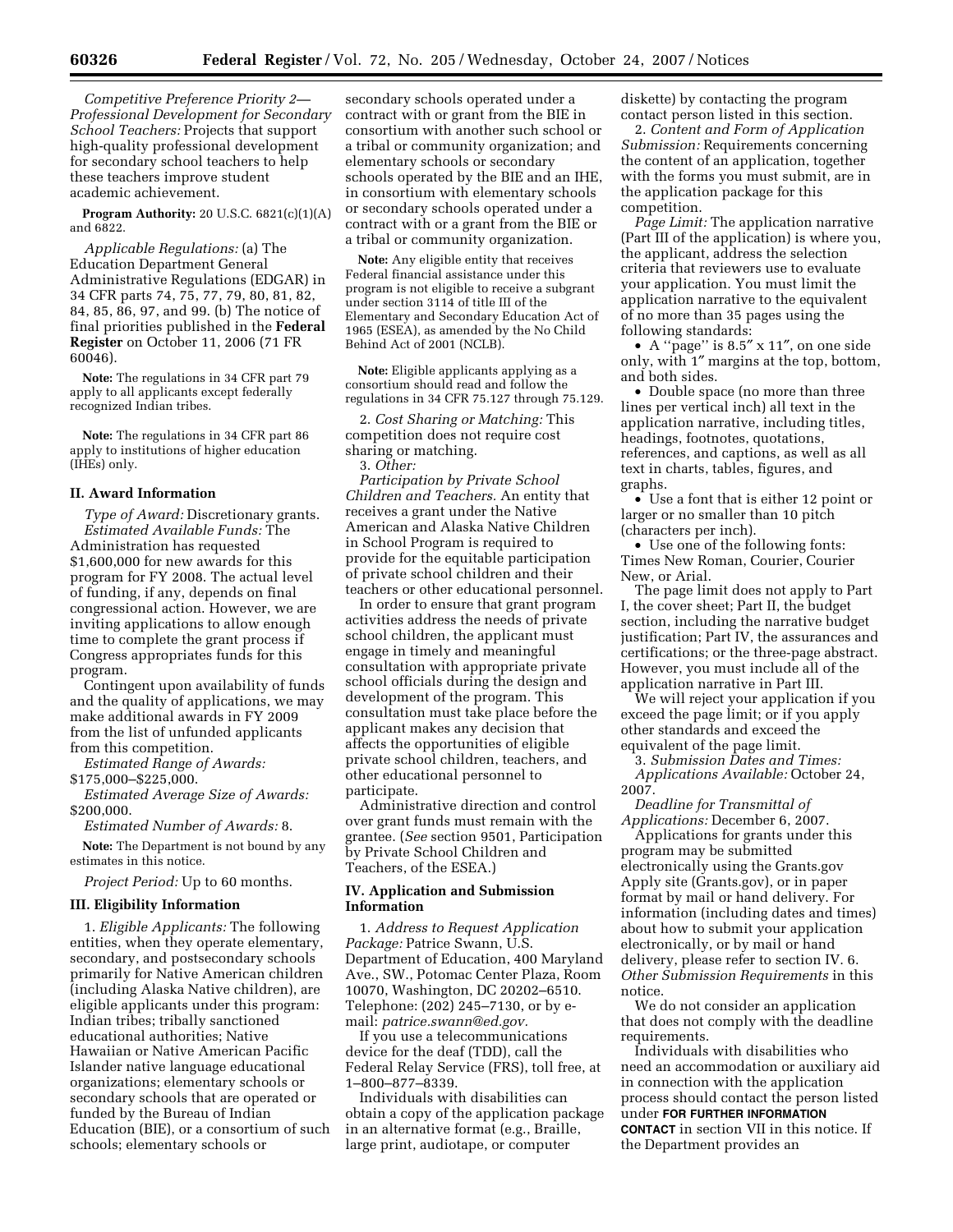accommodation or auxiliary aid to an individual with a disability in connection with the application process, the individual's application remains subject to all other requirements and limitations in this notice.

*Deadline for Intergovernmental Review:* February 5, 2008.

4. *Intergovernmental Review:* This program is subject to Executive Order 12372 and the regulations in 34 CFR part 79. Information about Intergovernmental Review of Federal Programs under Executive Order 12372 is in the application package for this program.

5. *Funding Restrictions:* We reference regulations outlining funding restrictions in the *Applicable Regulations* section in this notice.

6. *Other Submission Requirements:*  Applications for grants under this program may be submitted electronically or in paper format by mail or hand delivery.

a. *Electronic Submission of Applications.* 

To comply with the President's Management Agenda, we are participating as a partner in the Governmentwide Grants.gov site. The Native American and Alaska Native Children in School Program, CFDA Number 84.365C, is included in this project. We request your participation in Grants.gov.

If you choose to submit your application electronically, you must use the Governmentwide Grants.gov Apply site at *http://www.Grants.gov.* Through this site, you will be able to download a copy of the application package, complete it offline, and then upload and submit your application. You may not email an electronic copy of a grant application to us.

You may access the electronic grant application for the Native American and Alaska Native Children in School Program at *http://www.Grants.gov.* You must search for the downloadable application package for this competition by the CFDA number. Do not include the CFDA number's alpha suffix in your search (e.g., for 84.365, not for 84.365C).

Please note the following:

• Your participation in Grants.gov is voluntary.

• When you enter the Grants.gov site, you will find information about submitting an application electronically through the site, as well as the hours of operation.

• Applications received by Grants.gov are date and time stamped. Your application must be fully uploaded and submitted and must be date and time stamped by the Grants.gov system no

later than 4:30 p.m., Washington, DC time, on the application deadline date. Except as otherwise noted in this section, we will not consider your application if it is date and time stamped by the Grants.gov system later than 4:30 p.m., Washington, DC time, on the application deadline date. When we retrieve your application from Grants.gov, we will notify you if we are rejecting your application because it was date and time stamped by the Grants.gov system after 4:30 p.m., Washington, DC time, on the application deadline date.

• The amount of time it can take to upload an application will vary depending on a variety of factors, including the size of the application and the speed of your Internet connection. Therefore, we strongly recommend that you do not wait until the application deadline date to begin the submission process through Grants.gov.

• You should review and follow the Education Submission Procedures for submitting an application through Grants.gov that are included in the application package for this competition to ensure that you submit your application in a timely manner to the Grants.gov system. You can also find the Education Submission Procedures pertaining to Grants.gov at *http://e-Grants.ed.gov/help/ GrantsgovSubmissionProcedures.pdf.* 

• To submit your application via Grants.gov, you must complete all steps in the Grants.gov registration process (see *http://www.grants.gov/applicants/ get*\_*registered.jsp).* These steps include (1) registering your organization, a multi-part process that includes registration with the Central Contractor Registry (CCR); (2) registering yourself as an Authorized Organization Representative (AOR); and (3) getting authorized as an AOR by your organization. Details on these steps are outlined in the Grants.gov 3-Step Registration Guide (see *http:// www.grants.gov/section910/ Grants.govRegistrationBrochure.pdf*). You also must provide on your application the same D–U–N–S Number used with this registration. Please note that the registration process may take five or more business days to complete, and you must have completed all registration steps to allow you to submit successfully an application via Grants.gov. In addition you will need to update your CCR registration on an annual basis. This may take three or more business days to complete.

• You will not receive additional point value because you submit your application in electronic format, nor

will we penalize you if you submit your application in paper format.

• If you submit your application electronically, you must submit all documents electronically, including all information you typically provide on the following forms: Application for Federal Assistance (SF 424), the Department of Education Supplemental Information for SF 424, Budget Information—Non-Construction Programs (ED 524), and all necessary assurances and certifications. Please note that two of these forms—the SF 424 and the Department of Education Supplemental Information for SF 424 have replaced the ED 424 (Application for Federal Education Assistance).

• If you submit your application electronically, you must attach any narrative sections of your application as files in a .DOC (document), .RTF (rich text), or .PDF (Portable Document) format. If you upload a file type other than the three file types specified in this paragraph or submit a passwordprotected file, we will not review that material.

• Your electronic application must comply with any page-limit requirements described in this notice.

• After you electronically submit your application, you will receive from Grants.gov an automatic notification of receipt that contains a Grants.gov tracking number. (This notification indicates receipt by Grants.gov only, not receipt by the Department.) The Department then will retrieve your application from Grants.gov and send a second notification to you by e-mail. This second notification indicates that the Department has received your application and has assigned your application a PR/Award number (an EDspecified identifying number unique to your application).

• We may request that you provide us original signatures on forms at a later date.

*Application Deadline Date Extension in Case of Technical Issues with the Grants.gov System:* If you are experiencing problems submitting your application through Grants.gov, please contact the Grants.gov Support Desk, toll free, at 1–800–518–4726. You must obtain a Grants.gov Support Desk Case Number and must keep a record of it.

If you are prevented from electronically submitting your application on the application deadline date because of technical problems with the Grants.gov system, we will grant you an extension until 4:30 p.m., Washington, DC time, the following business day to enable you to transmit your application electronically or by hand delivery. You also may mail your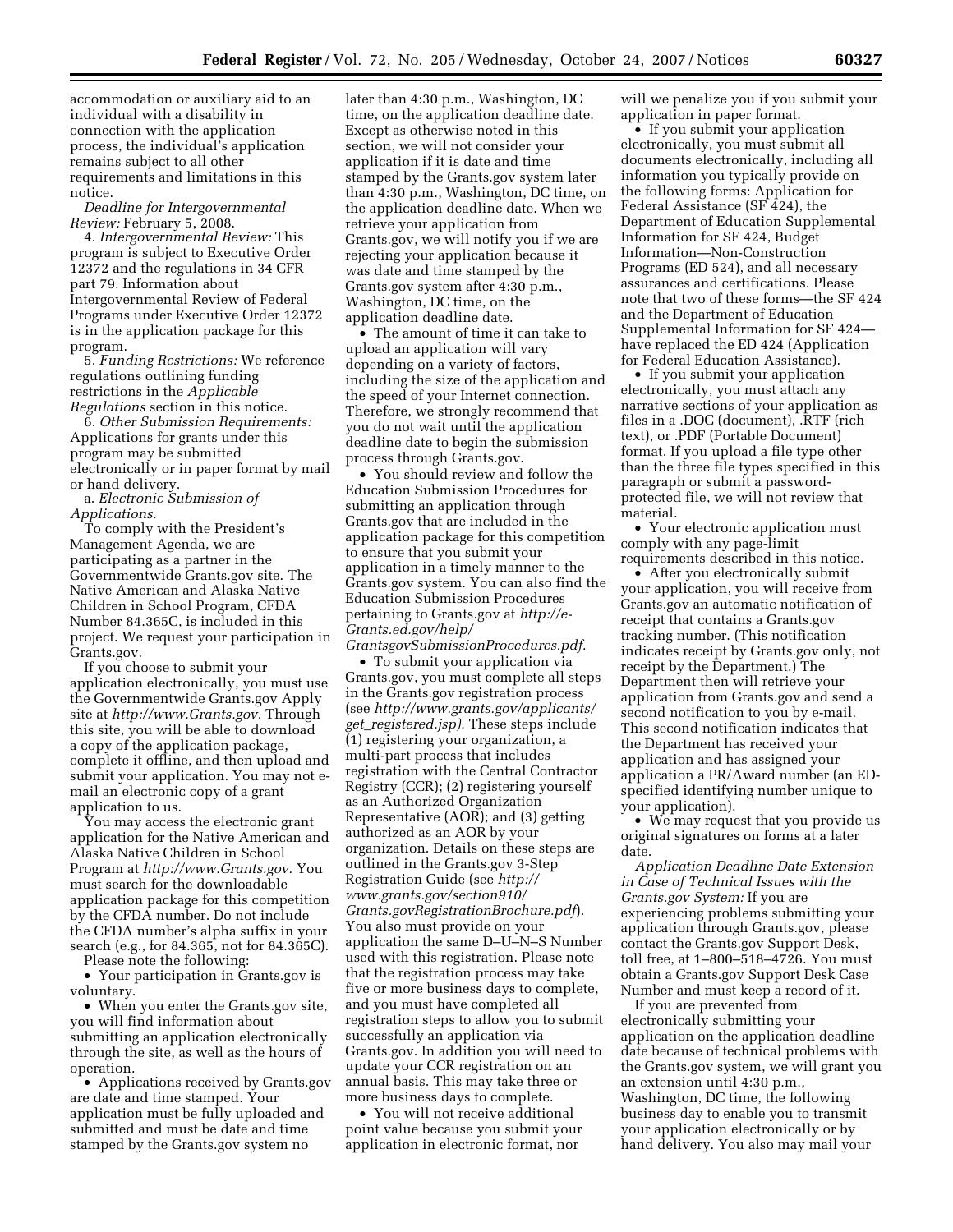application by following the mailing instructions described elsewhere in this notice.

If you submit an application after 4:30 p.m., Washington, DC time, on the application deadline date, please contact either person listed under **FOR FURTHER INFORMATION CONTACT** in section VII in this notice and provide an explanation of the technical problem you experienced with Grants.gov, along with the Grants.gov Support Desk Case Number. We will accept your application if we can confirm that a technical problem occurred with the Grants.gov system and that that problem affected your ability to submit your application by 4:30 p.m., Washington, DC time, on the application deadline date. The Department will contact you after a determination is made on whether your application will be accepted.

**Note:** The extensions to which we refer in this section apply only to the unavailability of, or technical problems with, the Grants.gov system. We will not grant you an extension if you failed to fully register to submit your application to Grants.gov before the application deadline date and time or if the technical problem you experienced is unrelated to the Grants.gov system.

b. *Submission of Paper Applications by Mail.* 

If you submit your application in paper format by mail (through the U.S. Postal Service or a commercial carrier), you must mail the original and two copies of your application, on or before the application deadline date, to the Department at the applicable following address:

*By mail through the U.S. Postal Service:* U.S. Department of Education, Application Control Center, Attention: (CFDA Number 84.365C), 400 Maryland Avenue, SW., Washington, DC 20202– 4260; or

*By mail through a commercial carrier:*  U.S. Department of Education, Application Control Center—Stop 4260, Attention: (CFDA Number 84.365C), 7100 Old Landover Road, Landover, MD 20785–1506.

Regardless of which address you use, you must show proof of mailing consisting of one of the following:

(1) A legibly dated U.S. Postal Service postmark.

(2) A legible mail receipt with the date of mailing stamped by the U.S. Postal Service.

(3) A dated shipping label, invoice, or receipt from a commercial carrier.

(4) Any other proof of mailing acceptable to the Secretary of the U.S. Department of Education.

If you mail your application through the U.S. Postal Service, we do not

accept either of the following as proof of mailing:

(1) A private metered postmark, or (2) A mail receipt that is not dated by the U.S. Postal Service.

If your application is postmarked after the application deadline date, we will not consider your application.

**Note:** The U.S. Postal Service does not uniformly provide a dated postmark. Before relying on this method, you should check with your local post office.

c. *Submission of Paper Applications by Hand Delivery.* 

If you submit your application in paper format by hand delivery, you (or a courier service) must deliver the original and two copies of your application by hand, on or before the application deadline date, to the Department at the following address:

U.S. Department of Education, Application Control Center, Attention: (CFDA Number 84.365C), 550 12th Street, SW., Room 7041, Potomac Center Plaza, Washington, DC 20202–4260.

The Application Control Center accepts hand deliveries daily between 8 a.m. and 4:30 p.m., Washington, DC time, except Saturdays, Sundays and Federal holidays.

**Note for Mail or Hand Delivery of Paper Applications:** If you mail or hand deliver your application to the Department—

(1) You must indicate on the envelope and—if not provided by the Department—in Item 11 of the SF 424 the CFDA number, including suffix letter, if any, of the competition under which you are submitting your application; and

(2) The Application Control Center will mail to you a notification of receipt of your grant application. If you do not receive this notification within 15 business days from the application deadline date, you should call the U.S. Department of Education Application Control Center at (202) 245– 6288.

# **V. Application Review Information**

*Selection Criteria:* The selection criteria for this competition are from 34 CFR 75.210 of EDGAR and section 3115 of the ESEA, as amended by NCLB. The maximum score for all of these criteria is 100 points. The maximum score for each criterion is indicated in parentheses.

The *Notes* we have included after each criterion are guidance to assist applicants in understanding the criterion as they prepare their applications and are not required by statute or regulation.

(a) *Project activities.* (10 points) The Secretary reviews each application to determine how well the applicant proposes to carry out activities that will—

(1) Increase the English language proficiency of LEP children by providing high-quality language instruction educational programs that are based on scientifically based research demonstrating the effectiveness of the programs in increasing English proficiency and student academic achievement in core academic subjects; and (5 points)

(2) Provide high-quality professional development to classroom teachers (including teachers in classroom settings that are not the settings of language instruction educational programs), principals, administrators, and other school or community-based organizational personnel, that is—

(i) Designed to improve the quality of instruction to and assessment of LEP children;

(ii) Designed to enhance the ability of such teachers to understand and use curricula, assessment measures, and instructional strategies for LEP children;

(iii) Based on scientifically based research demonstrating the effectiveness of the professional development in substantially increasing these teachers' subject matter knowledge, teaching knowledge, and teaching skills; and

(iv) Of sufficient intensity and duration to have a positive and lasting impact on the teachers' performance. (5 points)

(b) *Need for project.* (5 points) The Secretary considers the need for the proposed project. In determining the need for the proposed project, the Secretary considers the extent to which specific gaps or weaknesses in services, infrastructure, or opportunities have been identified and will be addressed by the proposed project, including the nature and magnitude of those gaps or weaknesses. (5 points)

**Note:** For example, we look for information on the academic and language development needs of students selected to participate in the program, based on the results of student English language proficiency assessments and content assessments, including current data on achievement levels in English language proficiency and content subjects of proposed student participants.

(c) *Quality of the project design.* (25 points)

The Secretary considers the quality of the design of the proposed project. In determining the quality of the design of the proposed project, the Secretary considers the following factors:

(i) The extent to which the goals, objectives, and outcomes to be achieved by the proposed project are clearly specified and measurable. (15 points)

**Note:** For example, we look for ambitious measurable objectives that reflect GPRA measures of improved student English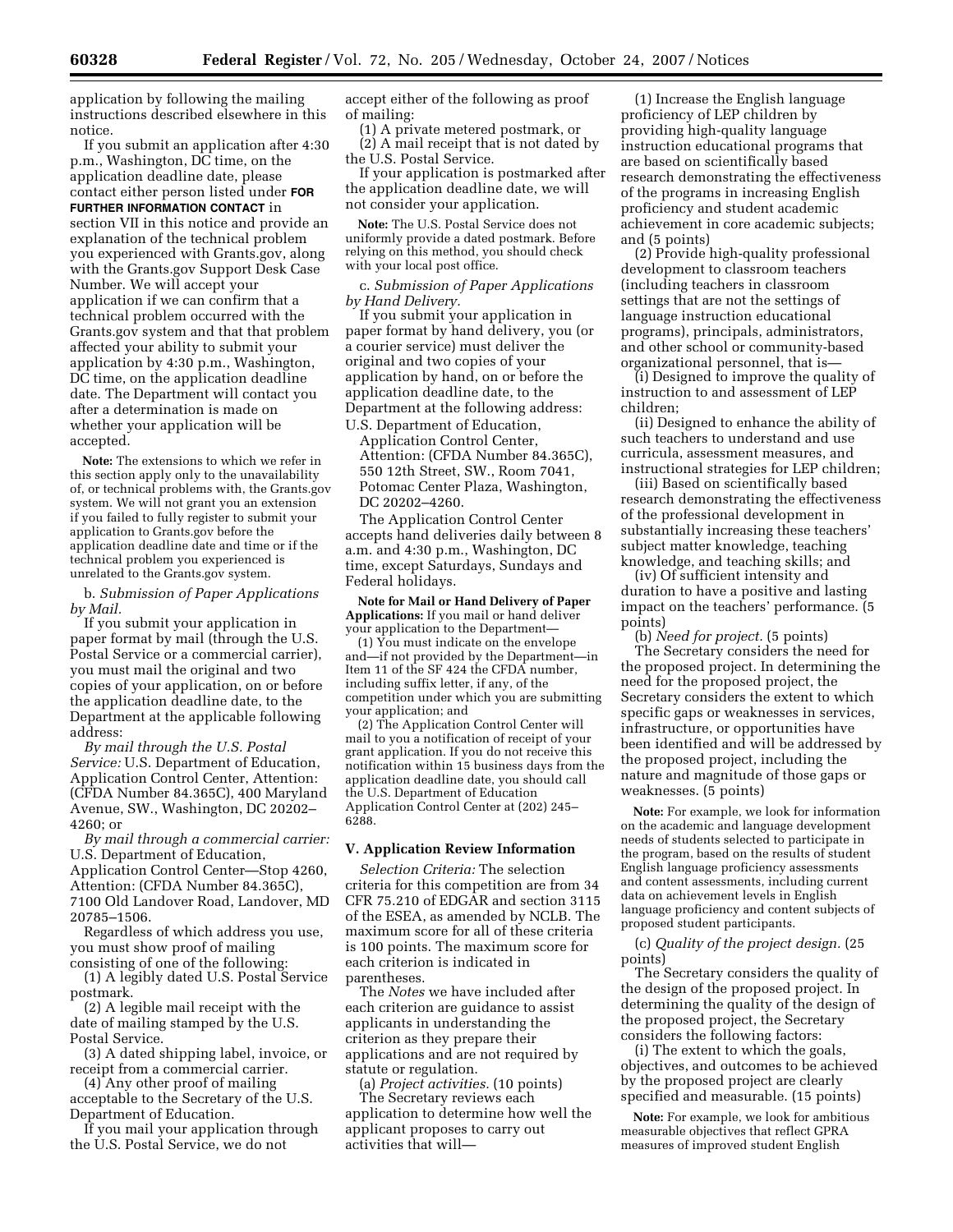language proficiency and knowledge of content subjects, and that include annual targets of expected student achievement in English language proficiency and in content subjects.

(ii) The extent to which the proposed project is designed to build capacity and yield results that will extend beyond the period of Federal financial assistance. (5 points)

(iii) The extent to which the proposed project encourages parental involvement. (5 points)

(d) *Quality of project personnel.* (10 points)

The Secretary considers the quality of the personnel who will carry out the proposed project.

(i) In determining the quality of project personnel, the Secretary considers the extent to which the applicant encourages applications for employment from persons who are members of groups that have traditionally been underrepresented based on race, color, national origin, gender, age, or disability. (2 points)

(ii) The qualifications, including relevant training and experience, of the project director. (4 points)

(iii) The qualifications, including relevant training and experience, of key project personnel. (4 points)

(e) *Adequacy of resources.* (5 points)

The Secretary considers the adequacy of resources for the proposed project. In determining the adequacy of resources for the proposed project, the Secretary considers the extent to which the costs are reasonable in relation to the number of persons to be served and to the anticipated results and benefits. (5 points)

**Note:** For example, we look for information on the number of Native American LEP students to be served and the number of teachers that will participate in professional development activities in relation to the project costs.

(f) *Quality of the management plan.*  (15 points)

The Secretary considers the quality of the management plan for the proposed project. In determining the quality of the management plan for the proposed project, the Secretary considers the adequacy of the management plan to achieve the objectives of the proposed project on time and within budget, including clearly defined responsibilities, timelines, and milestones for accomplishing project tasks. (15 points)

**Note:** For example, we look for information on how management activities support the accomplishment of each objective, costs associated with the accomplishment of each objective, persons responsible for each management activity, and timeframes for the completion of each management activity.

(g) *Quality of the project evaluation.*  (30 points)

The Secretary considers the quality of the evaluation to be conducted of the proposed project. In determining the quality of the evaluation, the Secretary considers the following factors:

(i) The extent to which the methods of evaluation are thorough, feasible, and appropriate to the goals, objectives, and outcomes of the proposed project. (5 points)

**Note:** For example, we look for information on how each proposed objective will be evaluated.

(ii) The extent to which the methods of evaluation include the use of objective performance measures that are clearly related to the intended outcomes of the project and will produce quantitative and qualitative data to the extent possible. (15 points)

**Note:** For example, we look for information on how the proposed project will collect, analyze and report quantitative data on the *Performance Measures* discussed in section VI of this notice.

(iii) The extent to which the methods of evaluation provide for examining the effectiveness of project implementation strategies. (5 points)

(iv) The extent to which the methods of evaluation will provide performance feedback and permit periodic assessment of progress toward achieving intended outcomes. (5 points)

#### **VI. Award Administration Information**

1. *Award Notices:* If your application is successful, we notify your U.S. Representative and U.S. Senators and send you a Grant Award Notice (GAN). We may notify you informally, also.

If your application is not evaluated or not selected for funding, we will notify you.

2. *Administrative and National Policy Requirements:* We identify administrative and national policy requirements in the application package and reference these and other requirements in the *Applicable Regulations* section in this notice.

We reference the regulations outlining the terms and conditions of an award in the *Applicable Regulations* section in this notice and include these and other specific conditions in the GAN. The GAN also incorporates your approved application as part of your binding commitments under the grant.

3. *Reporting:* At the end of your project period, you must submit a final performance report, including financial information, as directed by the Secretary. If you receive a multi-year award, you must submit an annual performance and report that provides

the most current performance financial expenditure information as directed by the Secretary under 34 CFR 75.118. The Secretary may also require more frequent performance reports under 34 CFR 75.720(c). For specific requirements on reporting, please go to *http://www.ed.gov/fund/grant/apply/ appforms/appforms. html.* 

4. *Performance Measures:* Under GPRA, Federal departments and agencies must clearly describe the goals and objectives of programs, identify resources and actions needed to accomplish goals and objectives, develop a means of measuring progress made, and regularly report on achievement. One important source of program information on successes and lessons learned is the project evaluation conducted under individual grants. The Department has developed the following GPRA performance measures for evaluating the overall effectiveness of the Native American and Alaska Native Children in School Program:

(i) The percentage of LEP students served by the program *who score proficient or above on the State reading assessment.* 

(ii) The percentage of LEP students served by the program *who are making progress in learning English as measured by the State approved English language proficiency assessment.* 

(iii) The percentage of LEP students served by the program *who are attaining proficiency in English as measured by the State approved English language proficiency assessment.* 

Grantees will be expected to report on progress in meeting these GPRA performance measures for the Native American and Alaska Native Children in School Program in their Annual Performance Report and in their Final Performance Report.

#### **VII. Agency Contact**

# **FOR FURTHER INFORMATION CONTACT:**

Trini Torres, 400 Maryland Avenue, SW., Potomac Center Plaza, Room 10065, Washington, DC 20202–6510. Telephone: (202) 245–7134, or by email: *trinidad.torres-carrion@ed.gov.* 

If you use TDD, call FRS, toll free, at 1–800–877–8339.

# **VIII. Other Information**

*Alternative Format:* Individuals with disabilities can obtain this document and a copy of the application package in an alternative format (e.g., Braille, large print, audiotape, or computer diskette) on request to the program contact person listed under **FOR FURTHER INFORMATION CONTACT** in section VII in this notice.